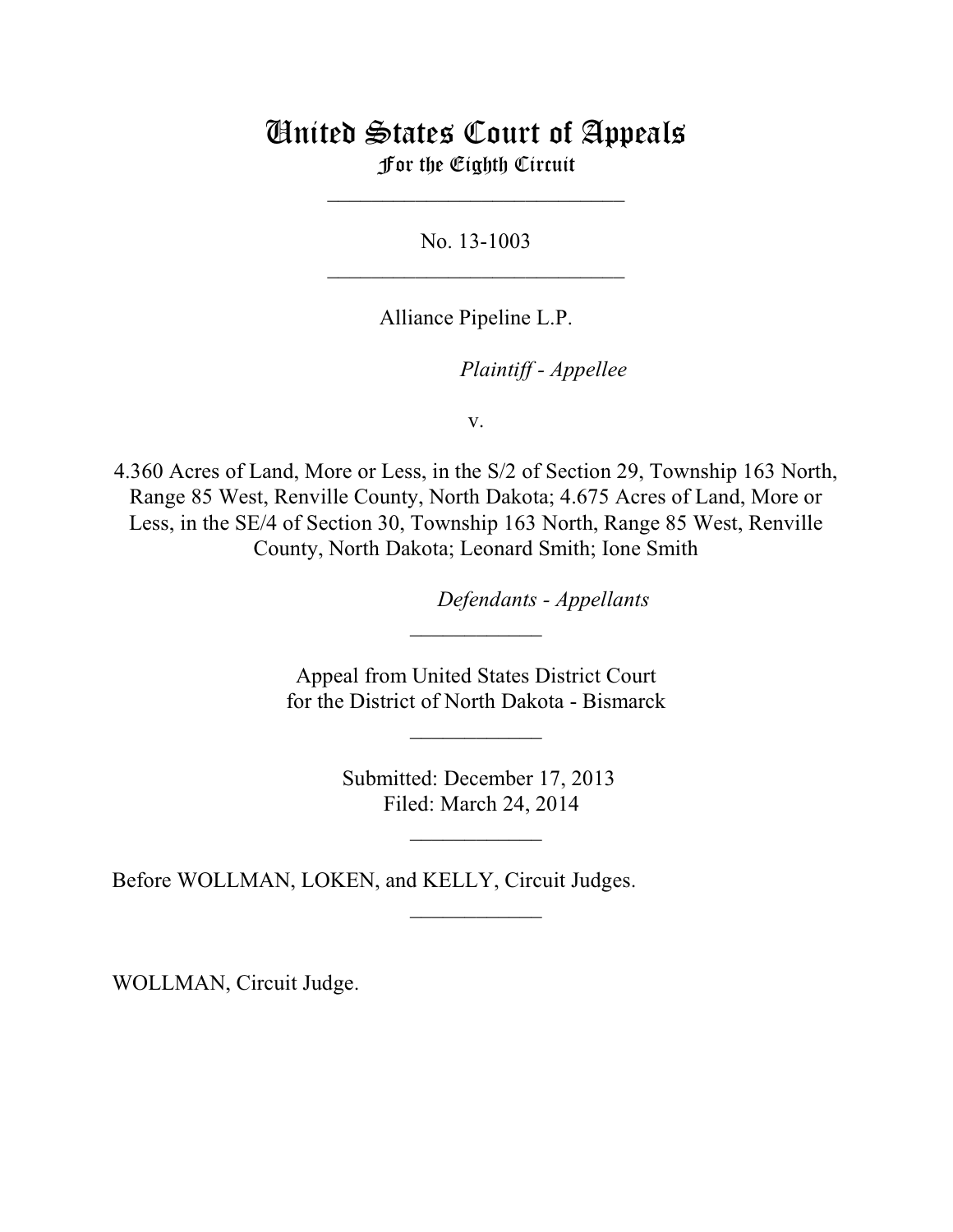Leonard and Ione Smith (the Smiths) appeal from a district court<sup>1</sup> order condemning portions of their property for the construction of a natural gas pipeline owned and operated by Alliance Pipeline, L.P. (Alliance), and granting Alliance immediate use and possession of the condemned land. Alliance brought the condemnation action against the Smiths' property after obtaining a certificate from the Federal EnergyRegulatoryCommission (FERC) authorizing Alliance to condemn land along the route of its proposed pipeline. The Smiths assert that Alliance's certificate is ineffective against them because Alliance failed to provide the Smiths with notice of its application for the certificate and because FERC failed to consider relevant state law in granting the certificate. The Smiths also assert that Alliance's condemnation action runs afoul of state and federal procedural law. We affirm.

# I.

Alliance operates an approximately 2300-mile network of oil and natural gas pipelines in the United States and Canada. In 2011, Alliance began plans to construct a 79-mile-long underground pipeline from a natural gas processing plant near Tioga, North Dakota, to an interconnection with Alliance's main pipeline near Sherwood, North Dakota. There was at that time (and there continues to be) an oil boom in North Dakota, and occasionally oil prospectors would find reservoirs containing both petroleumand natural gas. The oil companies, having no pipeline capacity to ship the gas to major markets, would burn the gas at the source—a practice called "flaring." Alliance sought to take advantage of this market inefficiency by shipping the otherwise wasted gas east to Chicago.

Anyone who wishes to construct a natural gas pipeline in the United States must first obtain a certificate of public convenience and necessity from FERC, the

<sup>&</sup>lt;sup>1</sup>The Honorable Daniel L. Hovland, United States District Judge for the District of North Dakota.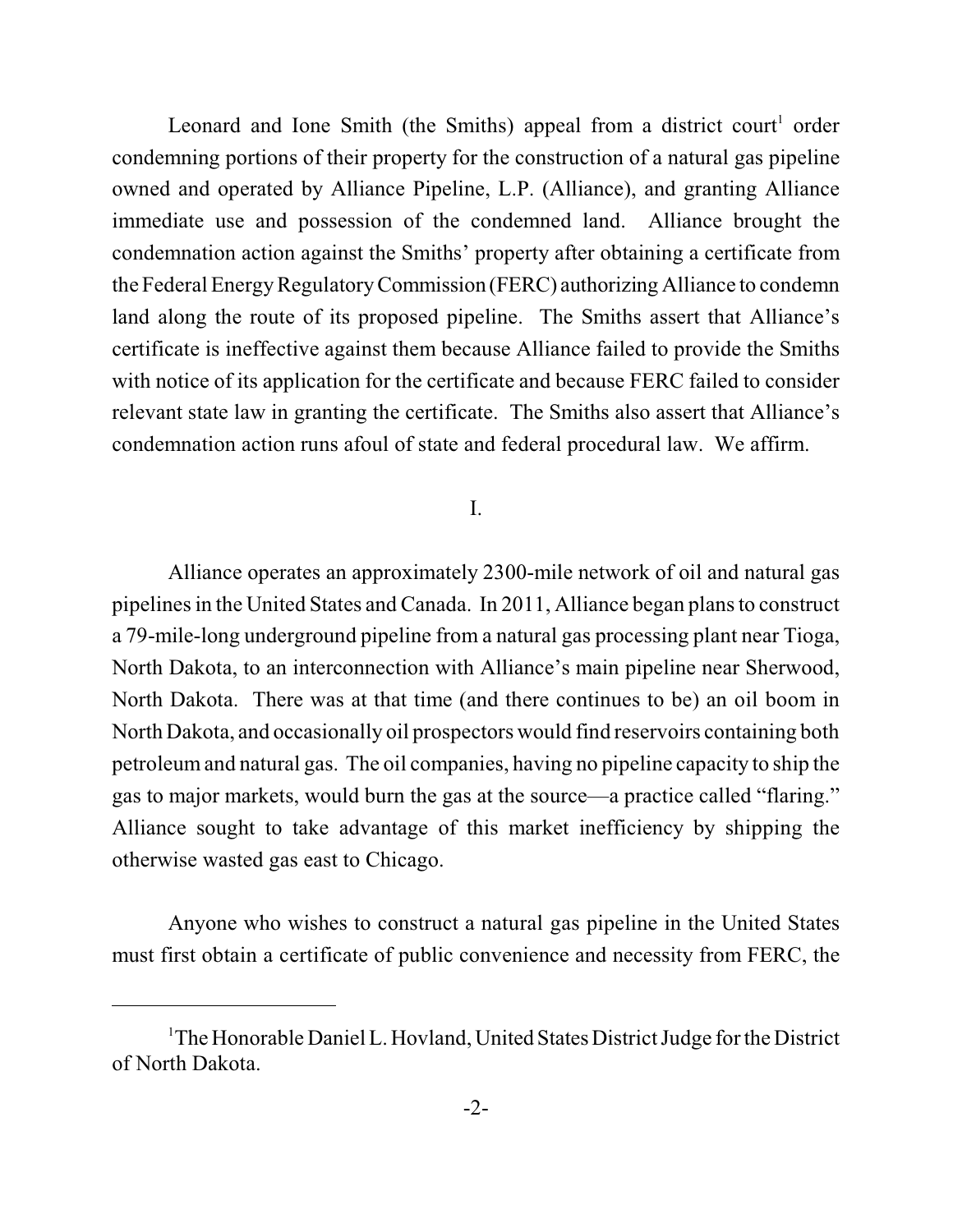federal agency responsible for supervising and coordinating the production of energy in the United States. See 15 U.S.C. § 717f(c)-(e). Such a certificate also gives the recipient the authority to condemn land along the route of its pipeline under the power of eminent domain. See 15 U.S.C. § 717f(h). Alliance applied to FERC for a certificate of public convenience and necessity on January 25, 2012. FERC published notice of Alliance's application in the Federal Register on February 7, 2012.

The Smiths are an elderly couple who own a farm near Sherwood, North Dakota. The route of Alliance's proposed pipeline crossed the Smiths' property. Sometime in February 2012, Alliance representatives visited the Smiths' farm to ask the Smiths if Alliance could purchase an easement across their land. Because the Smiths were in poor health, Alliance representatives met with Guy Solemsaas, the son of Ione and stepson of Leonard, who lives next to the Smiths and helps tend the Smiths' farm. Solemsaas told Alliance that neither he nor the Smiths were interested in negotiating the sale of an easement across the Smiths' land.

On April 13, 2012, Alliance representatives visited the Smiths again, this time to serve them with a state-court summons and petition to enter and survey their property. Alliance asserted that it needed access to the Smiths' property to complete various field surveys required as part of its FERC application. The state court granted Alliance's petition on May 15, 2012.

On September 20, 2012, FERC granted Alliance a certificate of public convenience and necessity, and on October 16, 2012, Alliance brought a condemnation action against two parcels of land owned by the Smiths. Alliance moved for summary judgment and for immediate use and possession of the Smiths' land. The district court granted both motions. See D. Ct. Order of Nov. 26, 2012.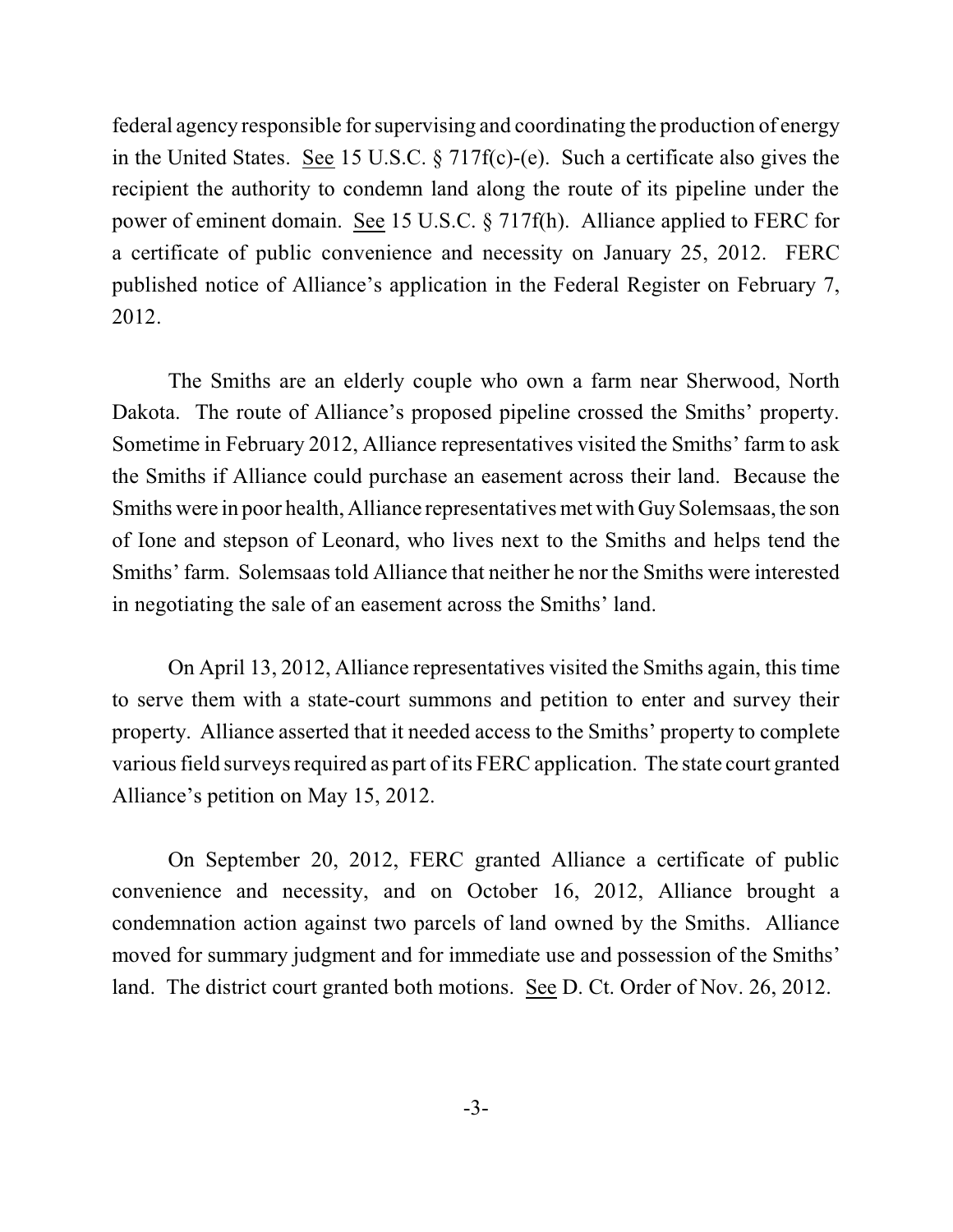We review the district court's grant of summary judgment *de novo*, viewing the evidence in the light most favorable to the nonmoving party. Hill v. Walker, 737 F.3d 1209, 1216 (8th Cir. 2013). Summary judgment is appropriate when there is "no genuine dispute as to any material fact and the movant is entitled to judgment as a matter of law." Fed. R. Civ. P. 56(a). In challenging the district court's grant of summary judgment to Alliance, the Smiths attack both Alliance's FERC certificate and the procedural propriety of Alliance's subsequent condemnation action. We address each challenge in turn.

### A.

We begin with the Smiths' challenge to the FERC certificate, which is twofold. First, the Smiths assert that Alliance failed to provide them notice of its FERC application as required by both the Due Process Clause of the Fifth Amendment and FERC's own landowner notice requirements, set forth in 18 C.F.R. § 157.6(d). Second, the Smiths assert that FERC failed to consider state criteria for the siting of pipelines in approving Alliance's application. These criteria are set forth in North Dakota Administrative Code (NDAC) § 69-06-08-01.

We conclude that we lack jurisdiction to consider the Smiths' statutory challenges (in other words, the challenges based on 18 C.F.R. § 157.6(d) and NDAC § 69-06-08-01).

When Congress prescribes specific procedures for the review of an administrative order, courts outside the statutory review framework are precluded from hearing challenges to that order. See City of Tacoma v. Taxpayers of Tacoma, 357 U.S. 320, 336 (1958). Section 19 of the Natural Gas Act, 15 U.S.C. § 717r(a)- (b), sets forth specific procedures for challenging a FERC order: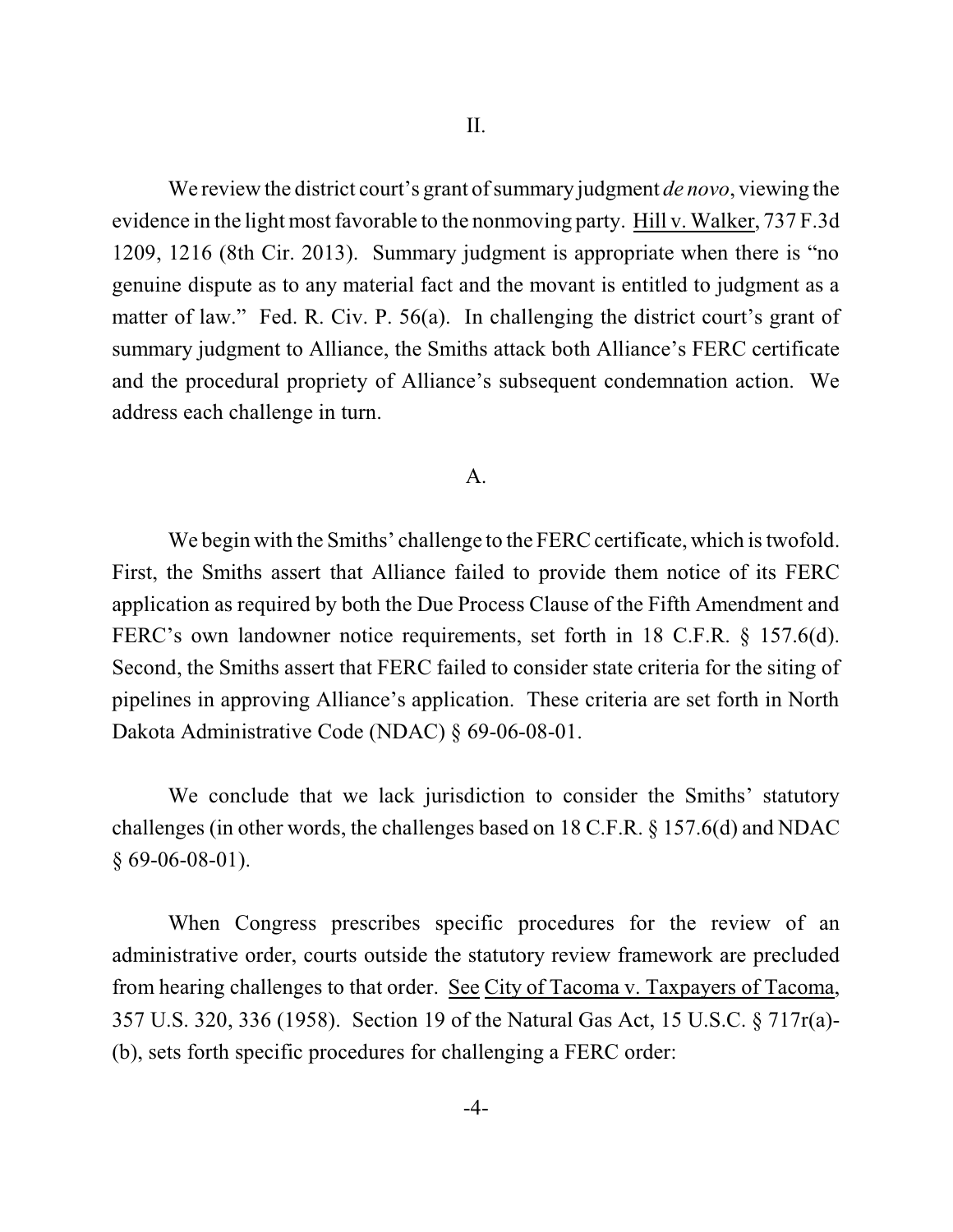(a) Any person, state, municipality, or State commission aggrieved by an order issued by the Commission in a proceeding under this chapter to which such person, State, municipality, or State commission is a party may apply for a rehearing within thirty days after the issuance of such order. . . . No proceeding to review any order of the Commission shall be brought by any person unless such person shall have made application to the Commission for a rehearing thereon. . . .

(b) Any party to a proceeding under this chapter aggrieved by an order issued by the Commission in such proceeding may obtain a review of such order in the court of appeals of the United States . . . by filing in such court, within sixty days after the order of the Commission upon the application for rehearing, a written petition praying that the order of the Commission be modified or set aside in whole or in part. . . . Upon the filing of such petition such court shall have jurisdiction, which upon the filing of the record with it shall be exclusive, to affirm, modify, or set aside such order in whole or in part.

Section 19 thus requires that any challenge to a FERC order first be brought before FERC itself in a petition for rehearing within thirty days of the order's issuance. If, after rehearing, a party aggrieved by the order remains unsatisfied, that party may seek further review by appealing directly to a United States court of appeals within sixty days of FERC's decision on rehearing.

"As the statutory language plainly states, the special judicial review provisions of § 19 are exclusive." Williams Natural Gas Co. v. City of Oklahoma City, 890 F.2d 255, 261 (10th Cir. 1989). By collaterally attacking the FERC order in this condemnation proceeding, the Smiths seek to circumvent this exclusive review scheme.

We need not determine whether  $\S$  19 would permit us to exercise jurisdiction over the Smiths' claim that Alliance denied them due process of law by failing to provide them with advance notice of its FERC application. Assuming that such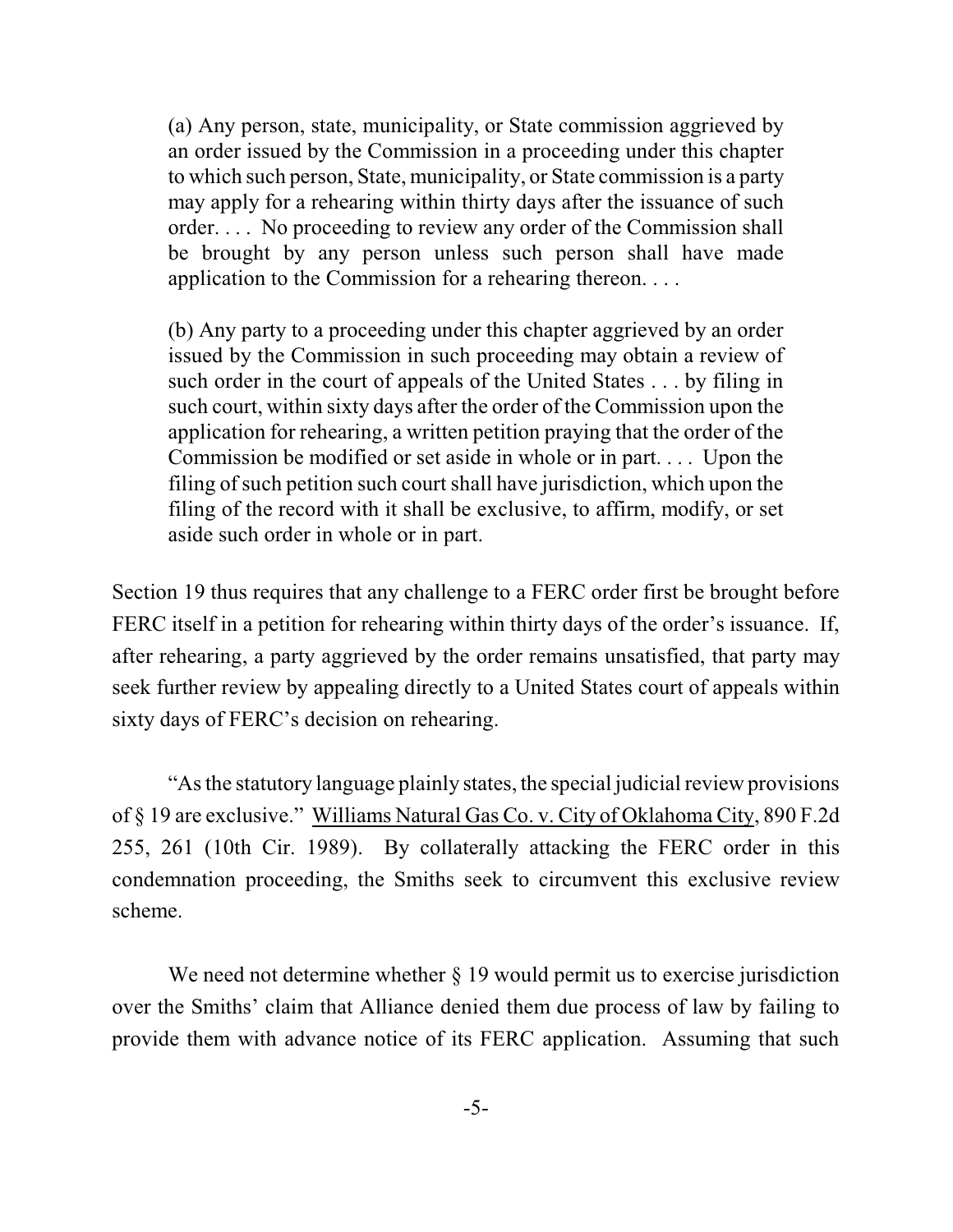notice is constitutionally required, we conclude that the Smiths received notice "reasonably calculated . . . to apprise" themof Alliance's FERC application. Mullane v. Cent. Hanover Bank & Trust Co., 339 U.S. 306, 314 (1950). In February 2012, Alliance visited the Smiths' farm to negotiate the purchase of an easement across the Smiths' land for the construction of its pipeline. On April 13, 2012, Alliance filed a state court action to enter and survey the Smiths' property for purposes of its FERC application. And on October 16, 2012, Alliance brought this condemnation action against the Smiths' property. All three of these events occurred before the expiration of the thirty-day rehearing period provided by § 19, and all three occurred after or around the time FERC published notice of Alliance's application in the Federal Register. Perhaps the Smiths, as an elderly couple in rural North Dakota, should not be charged with notice of the Federal Register. But their counsel in the state-court proceeding to enter and survey their land (who also represents the Smiths in this proceeding) can claim no such lack of notice. Taken together, these events gave the Smiths reasonable notice that Alliance was applying to FERC for the right to condemn the Smiths' land.

## B.

The Smiths' challenges to Alliance's FERC certificate now aside, we turn next to the Smiths' allegation that Alliance violated several state procedural rules in bringing this condemnation action. The Smiths refer us specifically to North Dakota Century Code (NDCC) § 32-15-06(1), which imposes a duty upon the condemnor to negotiate with a condemnee prior to bringing a condemnation action; NDCC § 31-15- 06(2)-(4), which govern appraisals and compensation in a condemnation proceeding; and NDCC § 32-15-22, which provides that a jury shall determine the value of condemned property based on a set of enumerated criteria. As we explain below, Federal Rule of Civil Procedure 71.1 preempts all of these state procedures.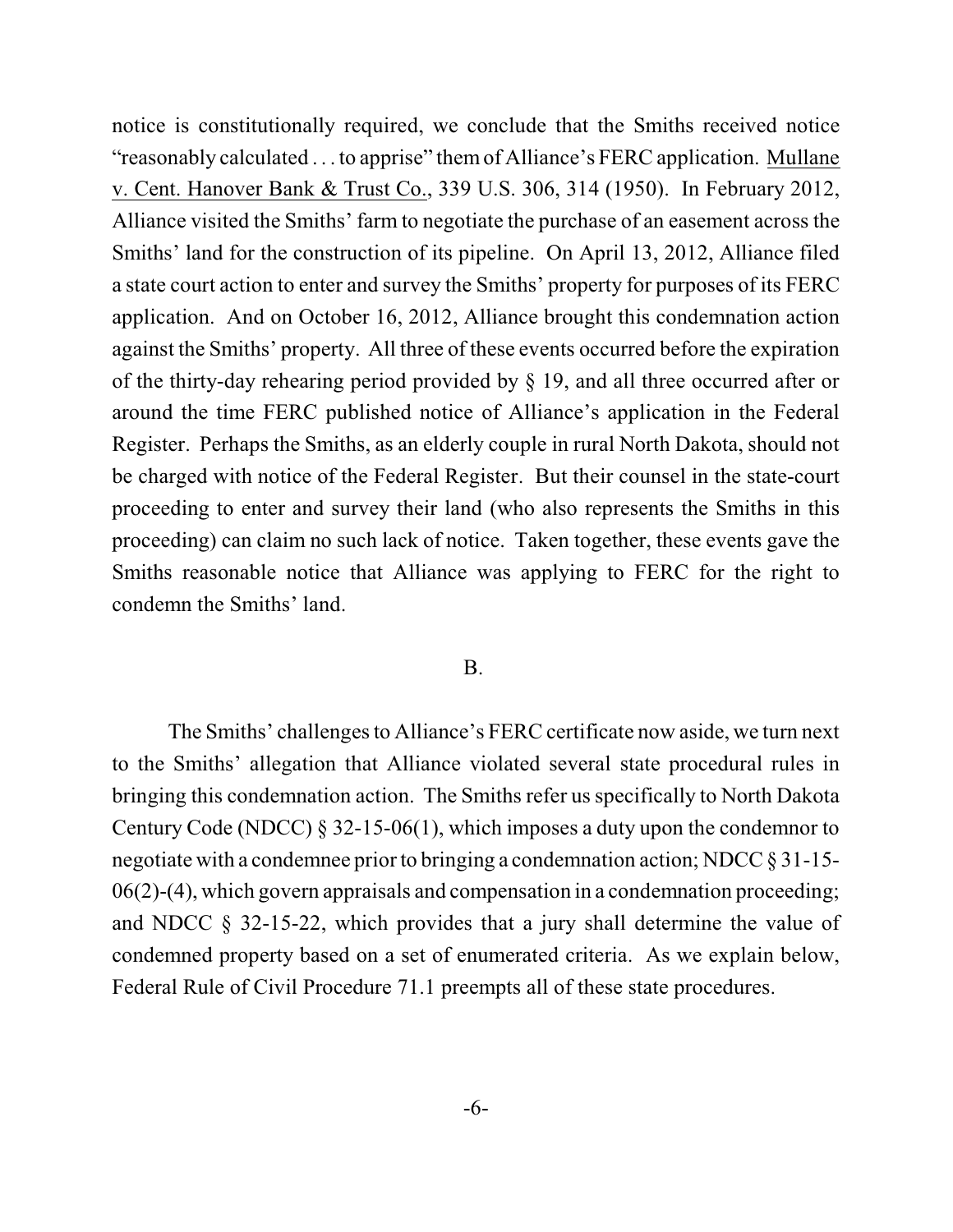In support of their premise that state law is relevant in this federal condemnation proceeding, the Smiths cite 15 U.S.C. § 717f(h), which provides that "[t]he practice and procedure [in a condemnation proceeding under thissection] shall conform as nearly as may be with the practice and procedure in similar action or proceeding in the courts of the State where the property is situated[.]" According to the Smiths, § 717f(h) requires a party who brings a condemnation action pursuant to a FERC certificate to comply with relevant state procedural law in bringing that action.

As several other courts have observed, however, § 717f(h)'s state-law directive has been superseded. See N. Border Pipeline Co. v. 64.111 Acres of Land in Will Cnty., Ill., 344 F.3d 693, 694 (7th Cir. 2003); S. Natural Gas Co. v. Land, Cullman Cnty., 197 F.3d 1368, 1372-73 (11th Cir. 1999). Congress amended § 717f to include subsection (h) in 1947. See Pub. L. No. 80-245, 61 Stat. 459 (1947). At that time, the Federal Rules of Civil Procedure did not provide a specific framework for initiating a condemnation action. In 1951, the Supreme Court adopted Rule 71A (later renumbered 71.1), which "govern[s] proceedingsto condemn real and personal property by eminent domain[.]" The advisory committee notes to Rule 71.1 state that the rule "affords a uniform procedure for all cases of condemnation invoking the national power of eminent domain" and "supplants all statutes prescribing a different procedure." And Congress has provided directly that "[a]ll laws in conflict with [the Federal Rules of Civil Procedure] shall be of no further force or effect after such rules have taken effect." 28 U.S.C. § 2072(b). Thus, Rule 71.1 displaces state procedural law in this condemnation proceeding.

The Smiths assert that the jury requirement set forth in NDCC § 32-15-22 cannot be preempted by federal statute or rule because it vindicates their Seventh Amendment right to a jury trial. But "there is no constitutional right to a jury in eminent domain proceedings." United States v. Reynolds, 397 U.S. 14, 18 (1970). The Smiths also argue that Alliance's invocation of state law in its state-court petition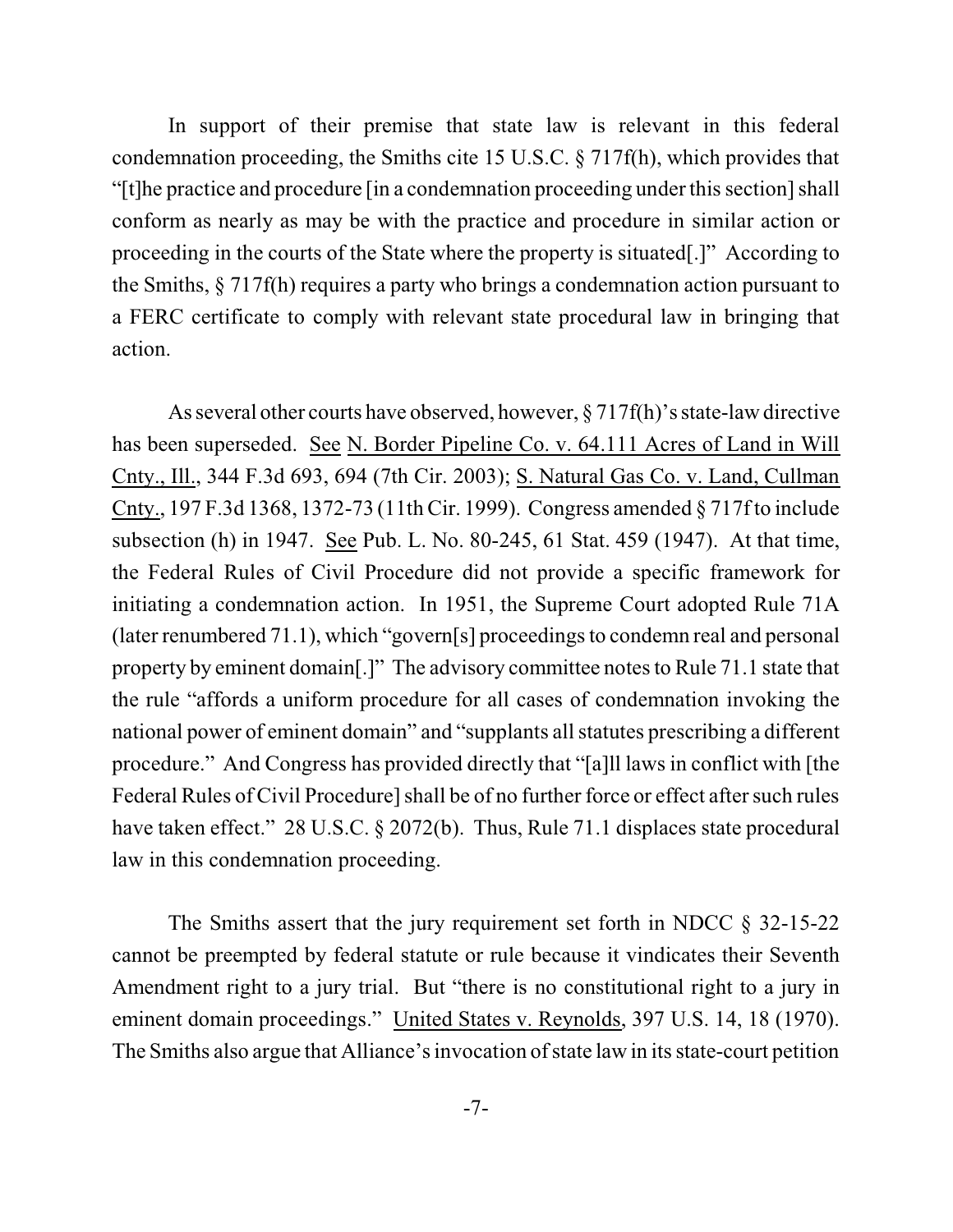to enter and survey the Smiths' property estops Alliance from arguing in this condemnation action that state law does not apply. But as the Smiths acknowledge, there is no federal law that deals specifically with entries to survey property, so there is nothing to preempt state law in such a proceeding. Accordingly, Alliance's invocation of state law in its state court action for entry to survey does not necessitate the application of state law in this case.

# C.

Finally, the Smiths assert that Alliance violated the Natural Gas Act, 15 U.S.C. § 717f(h), by failing to negotiate with them in good faith before bringing this condemnation action. The Natural Gas Act itself does not mention good-faith negotiation. See id. Rather, the Act simply states:

When any holder of a certificate of public convenience and necessity cannot acquire by contract, or is unable to agree with the owner of property to the compensation to be paid for, the necessary right-of-way to construct, operate, and maintain a pipe line or pipe lines for the transportation of natural gas, and the necessary land or other property, in addition to right-of-way . . . it may acquire the same by the exercise of the right of eminent domain in the district court of the United States for the district in which such property may be located, or in the State courts.

Id. Courts are split as to whether § 717f(h) contains an implied requirement of goodfaith negotiation. Compare USG Pipeline Co. v. 1.74 Acres in Marion Cnty., Tenn., 1 F. Supp. 2d 816, 822 (E.D. Tenn. 1998), and Kern River Ga. Transmission Co. v. Clark County., Nev., 757 F. Supp. 1110, 1113 (D. Nev. 1990), with Maritimes & Ne. Pipeline, L.L.C. v. Decoulos, 146 F. App'x 495, 498 (1st Cir. 2005) (per curiam). Even if § 717f(h) does contain an implied covenant of good faith, however, Alliance has abided by this covenant. Alliance made the Smiths an offer for an easement across their land and showed the Smiths how it had calculated its offer, and it does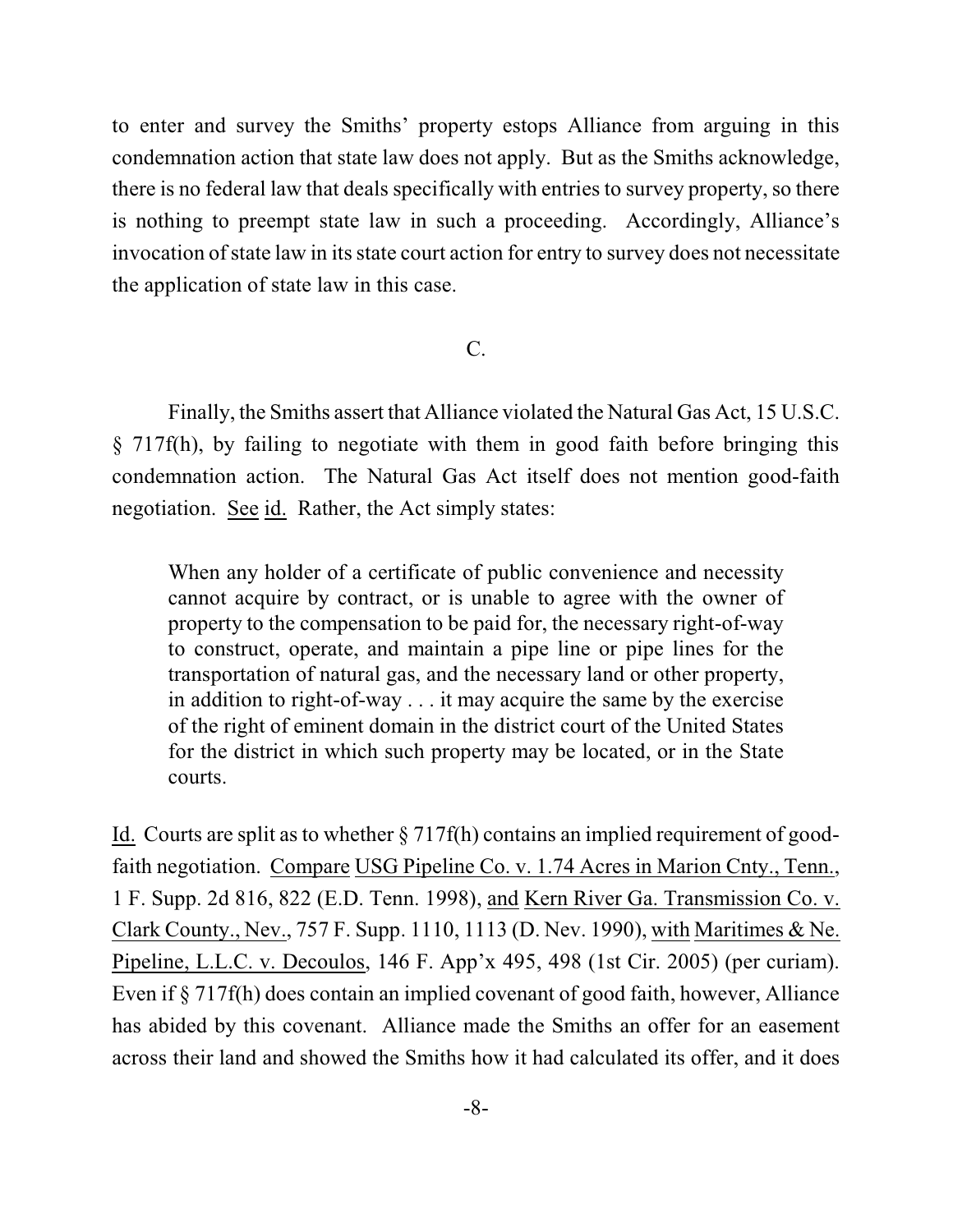not appear that the Smiths ever made Alliance a counteroffer or attempted to negotiate with Alliance, even after Alliance's attempts to follow up with the Smiths. Moreover, the fact that Alliance was able to purchase easements from 90% of the affected landowners suggests that most landowners found Alliance's damages calculations to be reasonable. We conclude, therefore, that Alliance has satisfied any duty to negotiate with the Smiths in good faith.

#### III.

Lastly, we address the Smiths' argument that the district court erred in granting Alliance immediate use and possession of their land. We review this exercise of the district court's inherent equitable powers for abuse of discretion. See eBay Inc. v. MercExchange, L.L.C., 547 U.S. 388, 391 (2006).

The considerations that attend a motion for immediate use and possession are similar to those that attend a motion for a preliminary injunction. See N. Border Pipeline Co. v. 86.72 Acres of Land, 144 F.3d 469, 471-72 (7th Cir. 1998); see also Dataphase Sys., Inc. v. C L Sys., Inc., 640 F.2d 109, 113 (8th Cir. 1981) ("Whether a preliminary injunction should issue involves consideration of (1) the threat of irreparable harm to the movant; (2) the state of the balance between this harm and the injury that granting the injunction will inflict on other parties litigant; (3) the probability that movant will succeed on the merits; and (4) the public interest.").

The court below determined that Alliance's pipeline would "fill a critical need" for the transportation of natural gas and that a delay in access to the Smiths' land could cost Alliance as much as \$540,000 per day. See D. Ct. Order of Nov. 26, 2012, at 17. The court also found that Alliance had convincingly demonstrated its right to condemn the Smiths' property and that any prejudice to the Smiths could be offset by the \$3,000 per acre that Alliance had agreed to deposit with the clerk of court. The